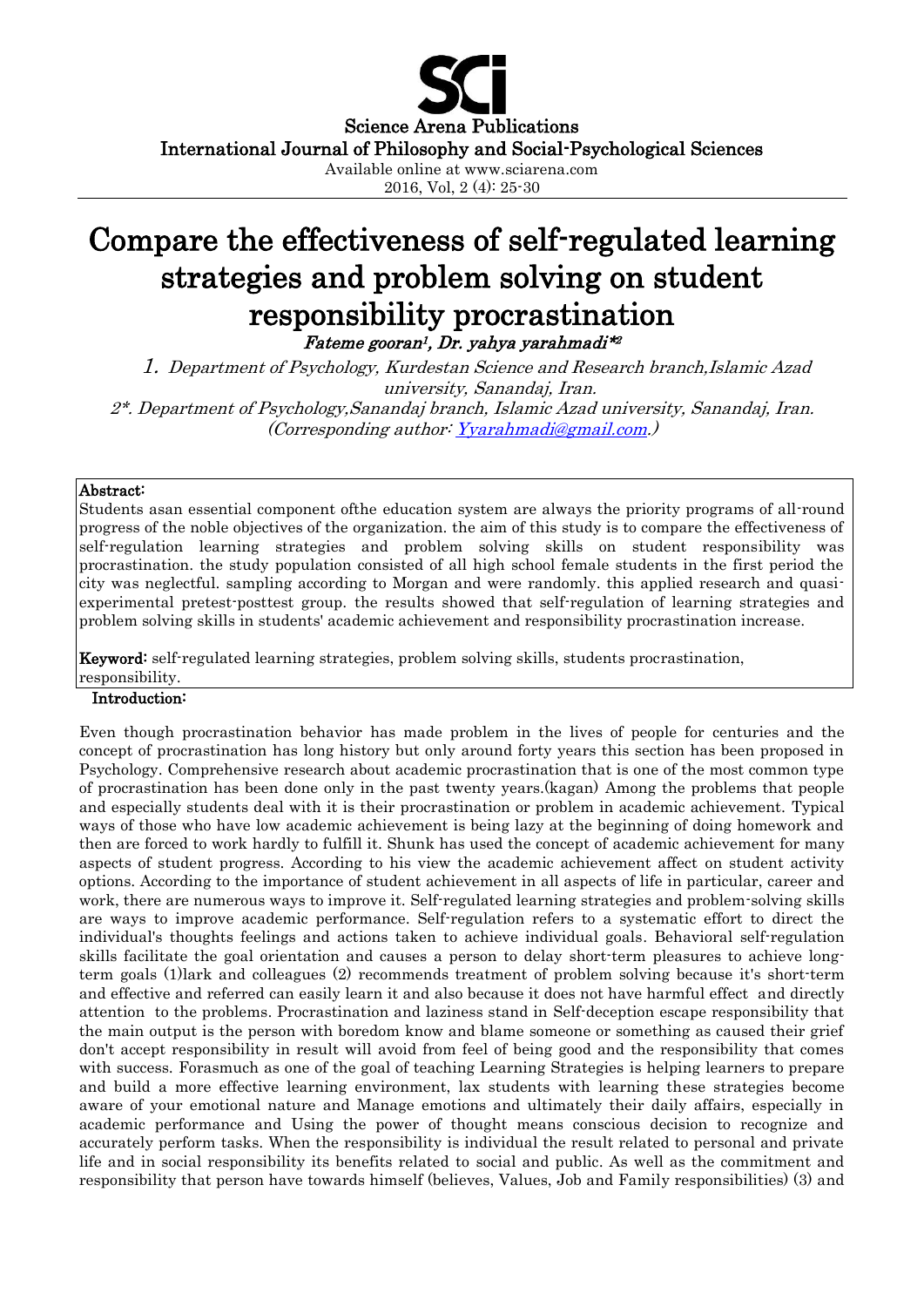responsibility is a Internal commitment to do perfectly all activity that He has been responsibled. Therefore according to the above cases in this study we will consider is there a difference between the impact of self-regulated learning strategies and problem-solving skills on responsibility of lax students?

This research in terms of goal is a practical research and in terms of performance is a semi-pilot with pretest and after the test Statistical Society: as regards in Divandareh city there are just two girls highschool the questionnaire was given to all of them with population of 340 students and as result 70 students with score of 80 were known as lax student.

Sampling method: in this research Morgan table was used to determine the sample size. Accordint to this table the size of sample is 59 people. Which beacause we need to matched the number of subject with classes the size is considered 60 people.

#### Research tools

#### Responsibility Questionnaire

In order to evaluate the level of students' responsibility the young responsibility researcher-made questionnaire is used that include 50 questions, that these questions evaluate 7 factors such as Selfmanagement, discipline, legality, trustworthiness, conscientiousness, organized and achievementoriented. In final calculation from the internal consistency method Cronbach's alpha coefficients for the entire questionnaire was estimated 94% befor rotation and after that it was estimated 91%. The correlation coefficient for 7 factors respectively of the first to seventh are: first factor: 78%, second factor: 86%, third factor: 80%, fourth factor: 55%, fifth: 53%, sixth: 60%, seventh: 86%. Also reliability that comes from retest method in factors was: first factor: 86%, second factor: 94%, third factor: 94%, fourth factor: 85%, fifth: 81%, sixth: 92%, seventh: 80% that all show an appropriate result. validity was studied by two content-related validity and construct validity. In this research experts in the field of psychology and middle school student's ideas were used for content-related validity. Data obtained from research was analyzed by using principal components factor analysis and varimax rotation. The result showed the test consists of seven factors and shares questions (The correlation of each question with the concept of the test that is responsibility) were between 0.48 and 0.78 and most of them have been high

# Treatment

# Training session's treatment protocol

Table1: Summary of self-regulation training sessions

| sessions              | <b>Topic of session</b>                   | <b>Brief Description</b>                                                                                                                                                                                                                                                                     |
|-----------------------|-------------------------------------------|----------------------------------------------------------------------------------------------------------------------------------------------------------------------------------------------------------------------------------------------------------------------------------------------|
| <b>First session</b>  | Referrals and explain<br>the objectives   | Pre-test (accountability)                                                                                                                                                                                                                                                                    |
| <b>Second session</b> | self-assessment                           | It is expected that students receive Correct Understanding of the meaning of self-<br>assessment and in addition to identifying the strengths and weaknesses by using focus and<br>calculate its past behavior and comparing with expected levels do actions to improve their<br>performance |
| third session         | Targeting and<br>planning                 | Students become Familiar with Features of a good targeting (Bright, clear, time-bound,<br>measurable and positive in terms) increasing the likelihood of reaching the target by<br>Planning activities, focusing on priority objectives and avoid distractions                               |
| fourth session        | Organize and transfer<br>information      | Students become Familiar with the efficiency of daily work, Prioritized according to need,<br>Planning with scientific methods                                                                                                                                                               |
| fifth session         | Find information and<br>records and notes | Students become Familiar with different type of shorthand, noting                                                                                                                                                                                                                            |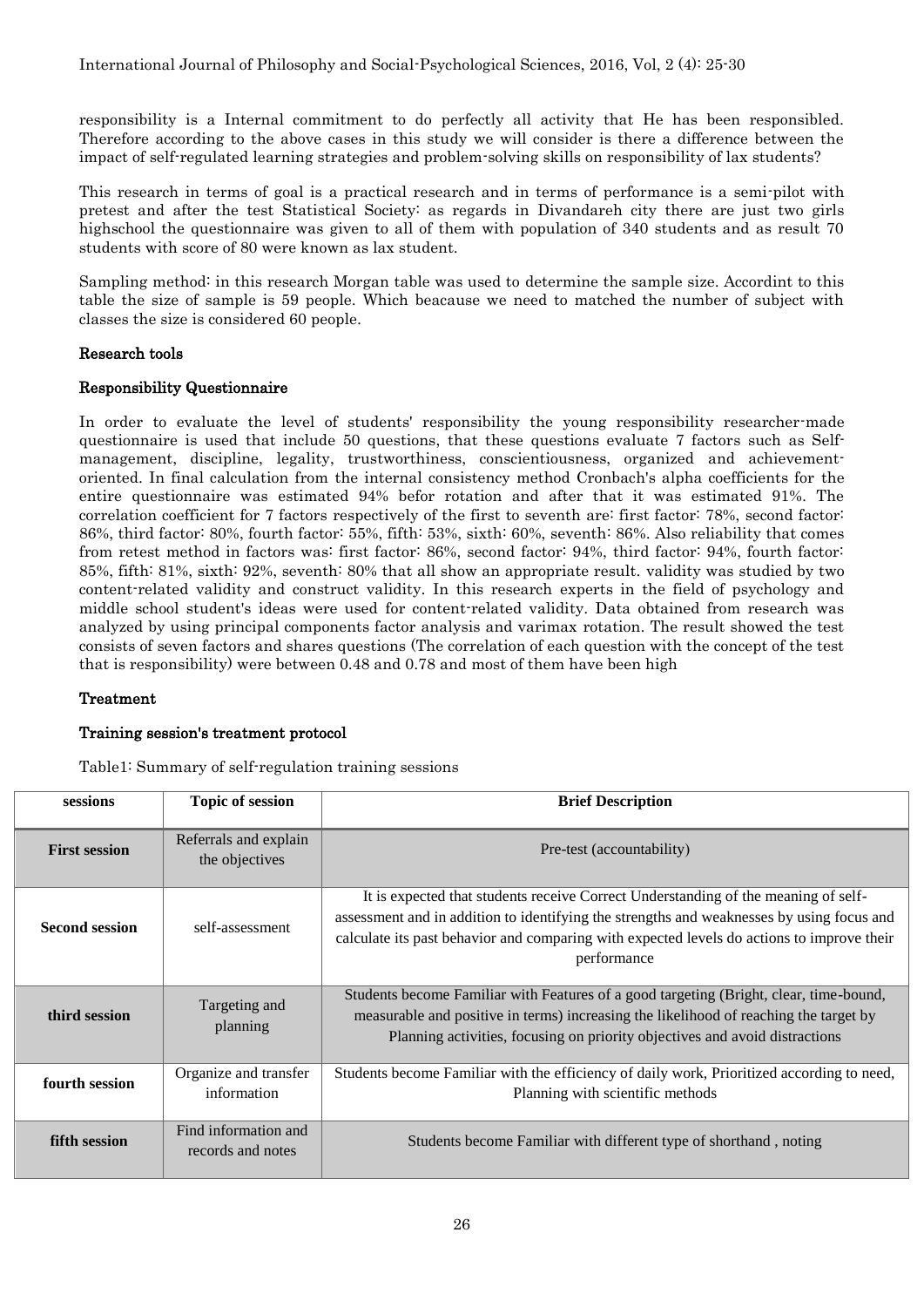| sixth session           | Self-outcome                            | Learning how to determine reward and punishment for their successes and failures                                                                                         |
|-------------------------|-----------------------------------------|--------------------------------------------------------------------------------------------------------------------------------------------------------------------------|
| seventh session         | Regulatory<br>environment               | Students become familiar with prevention the disorder and disturbance, Its current situation<br>analysis also mastering the external environment and available resources |
| <b>Eighth session</b>   | Self-Effectiveness                      | increasing the ability of students to tackle challenging issues Commitment to activities and<br>interests Overcoming feelings of hopelessness and despair,               |
| ninth session           | The right way of study                  | Student become familiar with Scientific methods of study and increasing the Quantitative<br>and qualitative efficiency of study                                          |
| <b>Tenth session</b>    | Help from peers,<br>teachers and adults | Students become familiar with utilizing the synergy methods that help to academic<br>achievement                                                                         |
| <b>Eleventh session</b> | Time Management                         | Student become familiar with Priorities in life, Improve the timing and duration of the<br>operation of Time, Understand the value of time                               |
| <b>Twelfth</b>          | <b>Closing</b>                          | Holding after the test                                                                                                                                                   |

Derived from Pintrich and De Groot's pattern (4)

Table 2: problem-solving training sessions Structure

| <b>Session structure</b>                  | <b>Brief Description</b>                                                                        |  |  |
|-------------------------------------------|-------------------------------------------------------------------------------------------------|--|--|
| <b>Referrals</b><br>1.                    | Explain the objectives, accountability pre-test,                                                |  |  |
| Diagnosis situation                       | The first step is the accurate representation issue.                                            |  |  |
| Define and formulate the<br>3.<br>problem | Should help people to express their Goals and issues precise objectives<br>and have your issues |  |  |
| <b>Create alternate solutions</b><br>4.   | Teaching brainstorming method                                                                   |  |  |
| <b>Make decision</b><br>5.                | Training strategies identified in the previous step and choose a strategy                       |  |  |
| 6. Proof                                  | Compare what has been achieved with what we had hoped                                           |  |  |

Derived from D – zurilla & gold fried's pattern 1971

# **data analysis method:**

Descriptive Statistics included (the mean and standard deviation ) were used to analyze the data and main variables in this study and in inferential statistics the Dependent t-test and analysis of covariance were used.

|                 | Indicators     | mean           | The standard<br>deviation |        |
|-----------------|----------------|----------------|---------------------------|--------|
| Self-regulatory | Accountability | Pretest        | 153/1                     | 17/981 |
|                 |                | After the test | 197/8                     | 25/438 |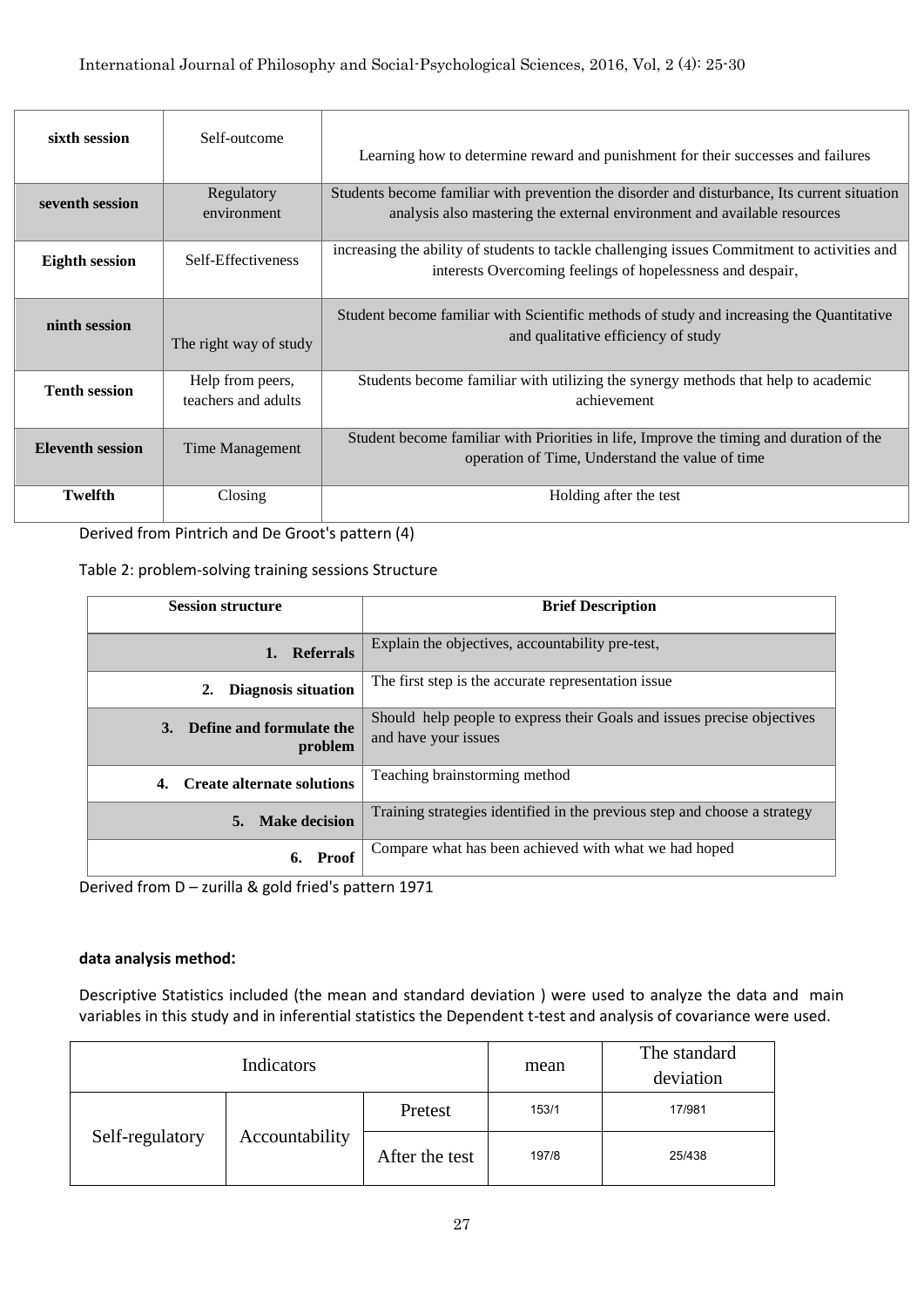| Problem Solving | Accountability | Pretest        | 160/76 | 22/925 |
|-----------------|----------------|----------------|--------|--------|
| Indicators      | mean           | After the test | 178/26 | 23/096 |

Table no 3 shows Accountability in pretest compared to post-test in both medhod methods has increased.

ANOVA (Analysis of Variance) was used for the research hypothesis that it is necessary to examin the default for this test befor implementing it.

#### Table (4): Levene's test

|       | r 01 | ר⊬רו | $\sim \cdot$<br>்பட<br>້ |
|-------|------|------|--------------------------|
| 3/759 |      | 58   | 0/120                    |

The first assumption for using analysis of variance is equality and homogeneity of variance. The Levene's test was used for this.

| Sources Change | of<br>Sum<br>squares | Degrees of freedom<br>DF | Mean<br>Square |                                 | The<br>significance<br>level<br>Sig |
|----------------|----------------------|--------------------------|----------------|---------------------------------|-------------------------------------|
| Group*pretest  | 9/519                |                          | 9/519          | $\cdot$ / $\cdot$ $\tau$ $\tau$ | $\cdot$ / $\wedge \wedge \vee$      |

# Table (5): Homogeneity of regression slopesta

The second assumption is using Covariance homogeneity of regression slopes. This is studied in the table 6. The results show homogeneity of regression slopes is achieved and F (0.022) in level (0.05) not significant.

According to the results that show Assumptions analysis of covariance are achieved continuing to analyze the hypothesis by using this method presents.

Table (6): Compare the effectiveness of self-regulation learning strategies and problem solving to students procrastination responsibility based on the analysis of covariance

| <b>Sources Change</b> | Sum of<br>squares | Degrees of<br>freedom<br>Df | Mean Square | F      | The significance level<br>Sig |
|-----------------------|-------------------|-----------------------------|-------------|--------|-------------------------------|
| constant number       | 23919/790         | 3                           | 7973/263    | 27/837 | 0/001                         |
| Group                 | 229/428           |                             | 229/428     | 0/801  | 0/375                         |
| Pretest               | 17001/358         |                             | 17001/358   | 59/356 | 0/001                         |
| error                 | 16040/143         | 56                          | 286/431     |        |                               |
| total                 | 2161352           | 60                          |             |        |                               |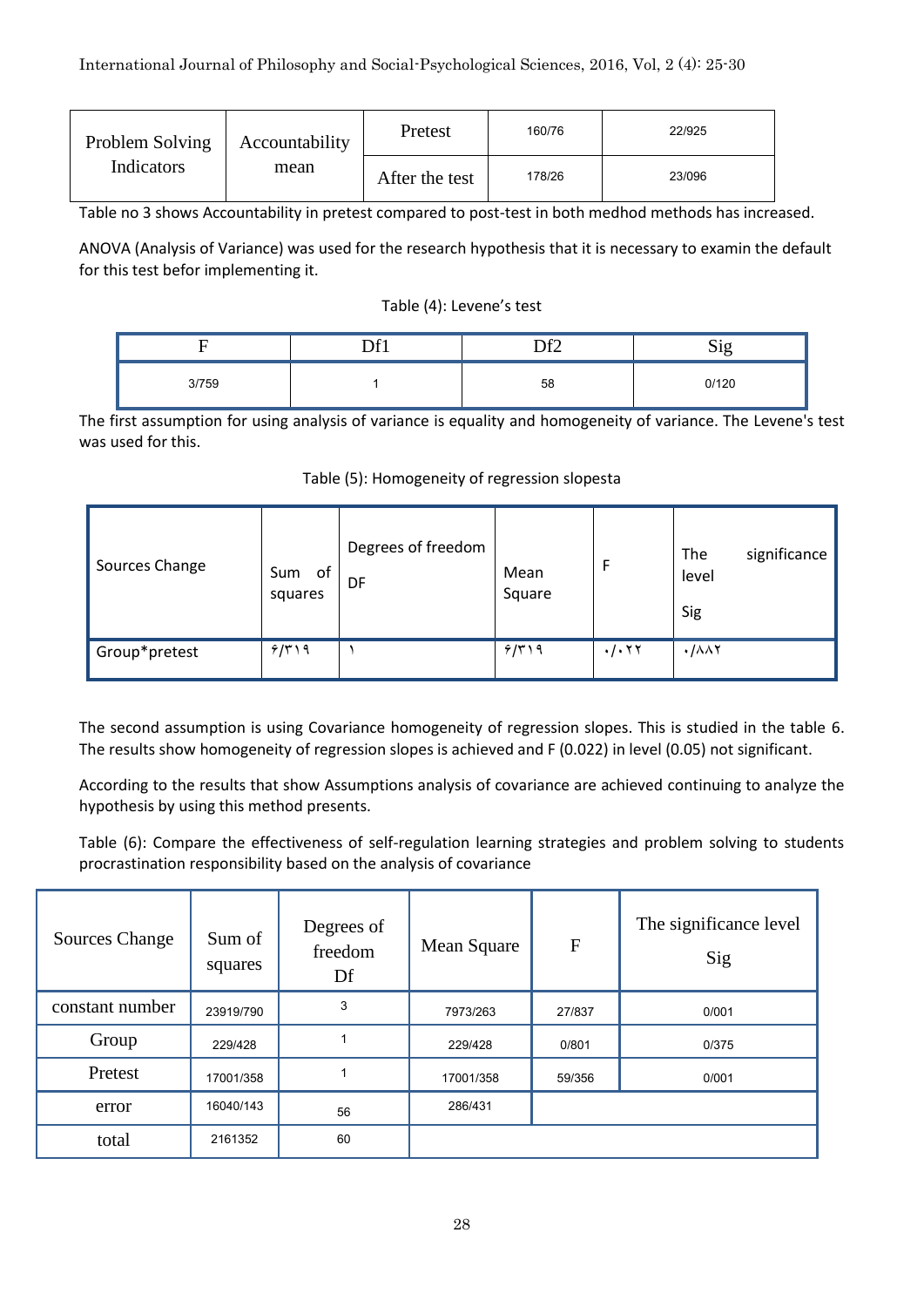Based on results from ANOVA there isnt significant differences between the two groups in the students responsibility(0F=0.801,sig=0.375,p=0.05) after self-regulated learning strategies and problem solving. Therefor this hypothesis that sayd H0 in null accept and the opposite hypothesis H1 rejects.

#### **Discussion and conclusion**

According to the comparison of the effectiveness of teaching these skills on the responsibility can be seen that there isn't a significant difference between the effectiveness of these skills is the responsibility and selfregulation and problem-solving skills both increase the responsibility of procrastination students. The method of problem solving can improve a person's belief rather than his ability to be and many human behaviors controlled by mechanisms of their influence. Among the mechanisms of their influence, none is more important and pervasive than belief in personal development. Procrastination and laziness based on selfdeception escape responsibility that the most important results is that person with a sense of boredom blame someone or something caused their grief to not accept the responsibility and by avoiding work can break of success. As result avoid of feel of being a good and worthy person and also the responsibility that comes with success. Since one of the goals of teaching Learning Strategies is help learners to prepare and build a more effective learning environment so lax students with learning these strategies become aware of your emotional nature and manage amotions and their daily affairs, particularly the academic performance.

# **References**

- [1] Parvaneh Taheri Khorasani(1387) :Examine the relationship between self-regulated learning strategies and achievement motivation of high school In Shiraz with academic performance in the math and the literature. Shiraz university-Master's Thesis.
- [2] Clark, D. M., & Wells, A. (1996). A cognitive model of social phobia. In R. G. Heimberg, M. R. Liebowitz, D. A. Hope, & F. R. Schneier (Eds.). Social phobia: Diagnosis, assessment, and treatment (pp. 69–93). New York: Guilford Press.
- [3] Nersvy, R. M. (2004); The conditions of learning. (3ded.) NewYork: Halt, Rinehart and wiston.
- [4] Blankat, C. B. (2003); Educational psychology (3<sup>rd</sup>. ed.) Boston: Houghton Miftlin Co.
- [5] Abdollah ShafiAbadi and Soraya Shams (1379) Examine the effectiveness of Problem solving skills group therapy in some of the recognition features teenagers attempted suicide at Allameh Tabatabai University. RESEARCH AND DEVELOPMENT CONSULTING, volume 2, number 6- spring and summer
- [6] D'zurilla, T. J., and Goldfried, M. R. (1971); problem-solving and behavior modification. Journal of Abnormal psychology, 78, 101-126.
- [7] Kagan. M, cakirb. OIlhan, C.T, Kandemir, M.(2010). The explanation of the academic procrastination behaviour ofuniversity students with perfectionism, obsessive – compulsive and five factor personality traits Procedia Social and Behavioral Sciences ,2, 2121–2125.
- [8] Mehdi Sobhani Nejad and Ahmad Abdi(1385): Examine the relationship between self-regulated learning strategies and achievement motivation of high school In Esfahan with academic performance in the math, jurnal Tabriz university, fist year, number 1.
- [9] Pintrich,P.R., DeGroot,E.V. (2004).Motivational and self-regulated learning components of classroom academic performance. Journal of Educational Psychology,82,33-40.